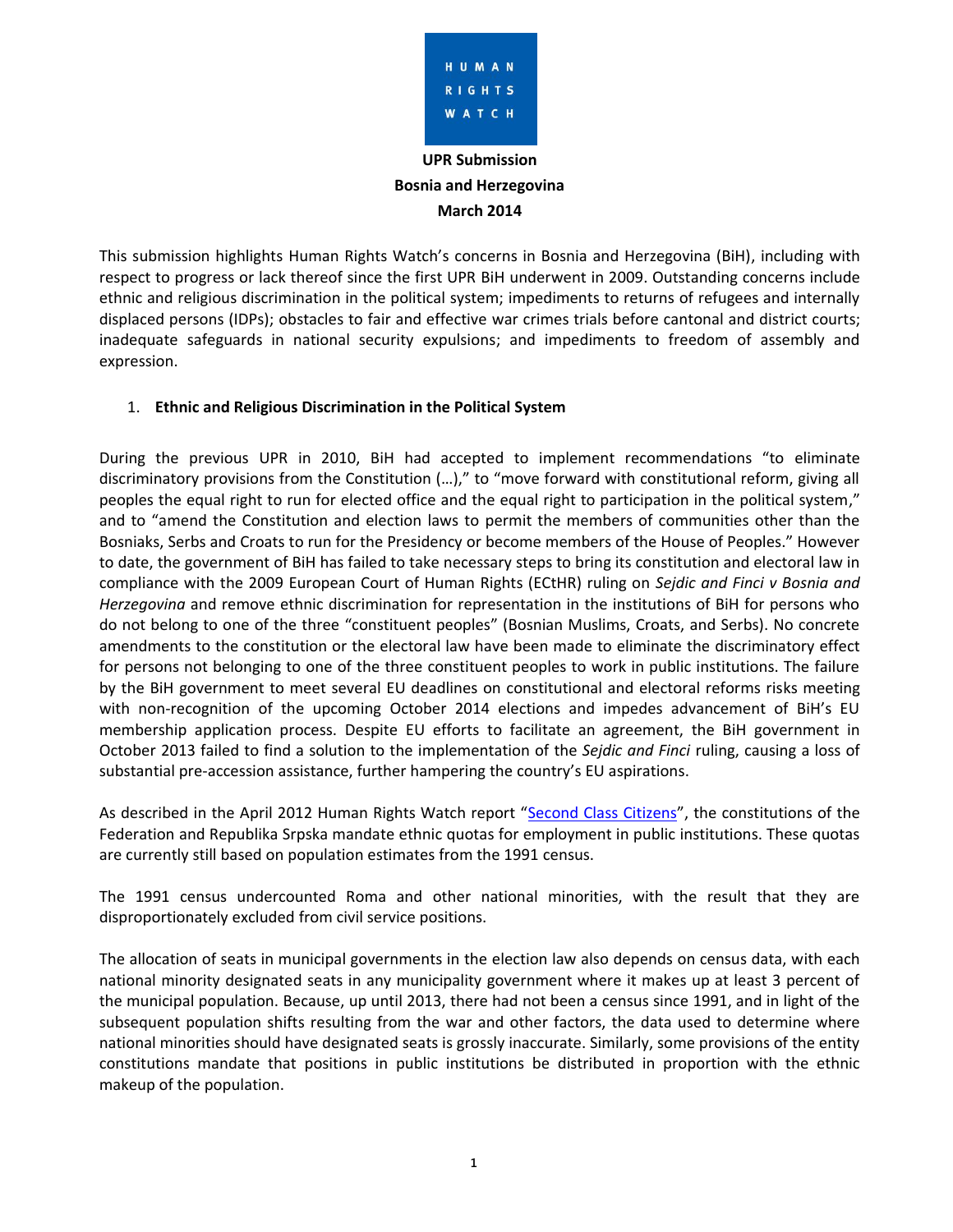In this context, the October 2013 census that aimed to address the grossly inaccurate population data could be a positive development. Preliminary results of the census from November 2013 indicated a population decrease. Final results will not be available until the end of 2014.

## *The Government of Bosnia and Herzegovina should be recommended to:*

- Without delay amend the constitution to remove discrimination on the basis of ethnicity in politics and public employment in line with the European Court of Human Rights judgment in *Sejdic and Finci v Bosnia and Herzegovina*;
- Amend the laws on national elections to ensure that Roma, Jews, and other national minorities can run for national and local public office on an equal basis with all other BiH citizens.

# 2. **Discrimination against National Minorities, particularly Roma**

During the previous UPR in 2010, BiH had accepted the recommendations "to strengthen the protection of persons against statelessness; and to adopt measures to guarantee universal birth registration under all circumstances, including for Roma children" and to "guarantee that the Roma ethnic minority has access to identity documentation, without mentioning their ethnic group." Discrimination against Roma, Jews, and other national minorities affect their everyday lives, particularly in the case of Roma. Many Roma are still not on the national public registry that record births, deaths, and marriage, obstructing their access to public services. Roma continue to face problems accessing health care due to registration restrictions, have lower education enrollment than other groups, and face discrimination in employment. Many Roma, particularly refugees and internally displaced persons, including from Kosovo, remain in informal settlements, vulnerable to forced evictions.

During its previous UPR in 2010, BiH had accepted the recommendation to "take all steps necessary to remove ethnic segregation from schools, in order to encourage greater understanding among young people of different ethnicities" and to "combat racial and ethnic discrimination, in particular through programmes promoting tolerance in public education." While the majority of Roma pupils in Mostar have been transferred to mainstream education programs, nine Roma children still remain in special education. The segregation of children, including Roma children, in schools for children with mental or intellectual disabilities in BiH remains a concern.

*The Government of Bosnia and Herzegovina should be recommended to:*

- Ensure that everyone in BiH can access public services, including health care and education, without discrimination, in particular, regardless of ethnicity, age, or employment status;
- Ensure that all Roma children have access to public schools on a non-discriminatory basis.

# 3. **Refugees and Internally Displaced Persons**

During its previous UPR in 2010, BiH had accepted the recommendations to "accelerate the sustainable return of refugees and internally displaced persons to their places of origin, by improving their reception conditions" and to "ensure the sustainable return of returnees to their home communities, by ensuring their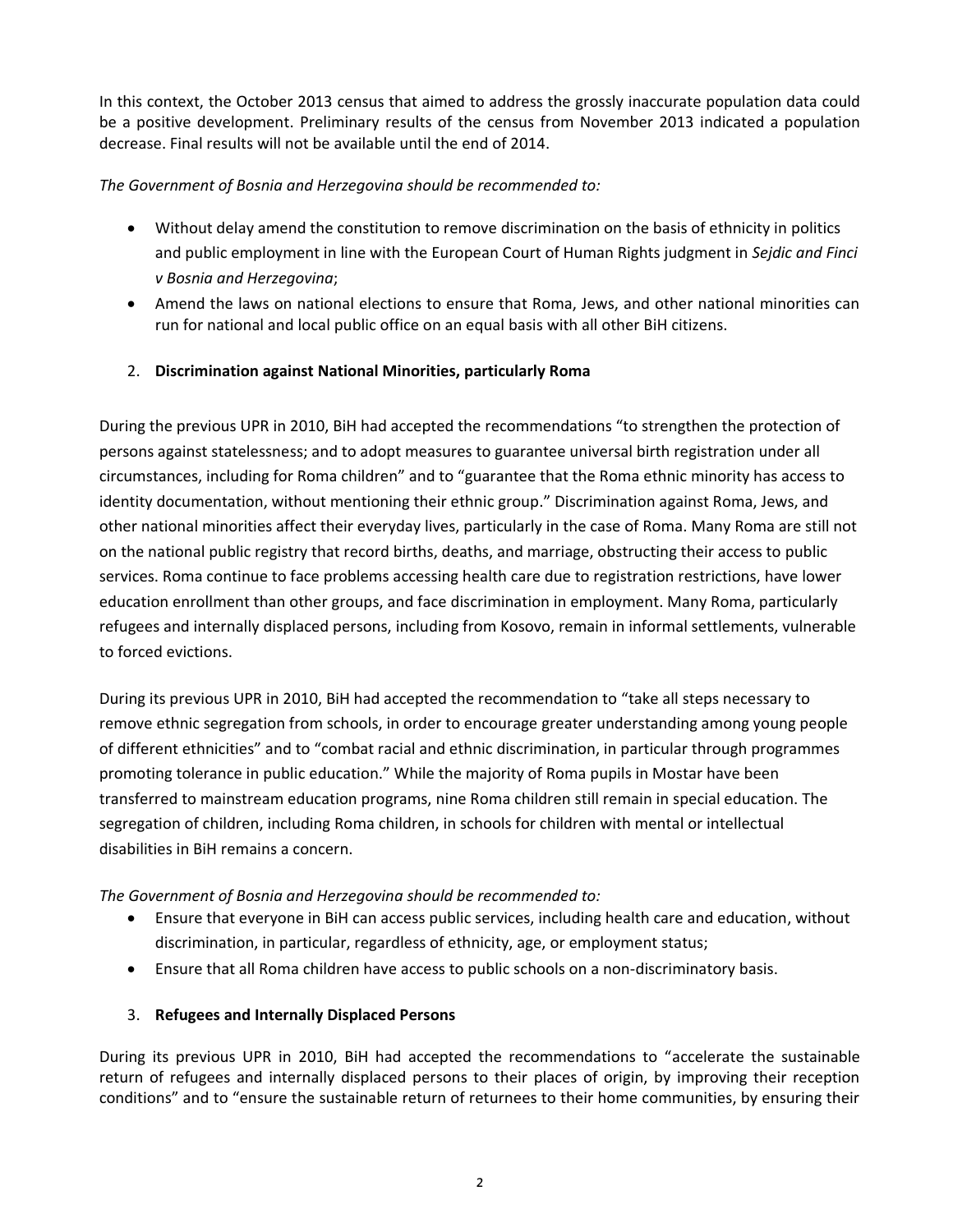equal enjoyment of their social, economic and cultural rights, especially in the field of social protection, health care and education."

Implementation of a 2010 strategy to support the return of refugees and IDPs to their pre-war homes remains slow. Although a housing project to promote return to pre-war communities was launched in April 2013, the number of such returns declined, with only 104 refugees and 96 IDPs returning to their areas of origin in the first half of 2013, according to the United Nations High Commissioner for Refugees (UNHCR).

As of October 2013, there were 103,353 registered IDPs in BiH. Lack of economic opportunities and lack of adequate housing (including access to electricity and water) continue to be the main impediments to returns. Political tensions and ethnic divisions in BiH make the climate for returns even less favorable. Access to health care, pensions, and welfare to returnees continues to be difficult.

Roma refugees in BiH, the majority of who come from Kosovo, remain vulnerable and dependent on periodic extensions of their temporary status.

*The Government of Bosnia and Herzegovina should be recommended to:*

- Provide adequate, safe housing for IDPs;
- Ensure access to health care, pensions, and livelihoods for returnees;
- Assist Roma refugees from Kosovo in obtaining necessary documentation and protected status.

#### 4. **Accountability for War Crimes**

In 2013, the State Prosecutor's Office signed a cooperation agreement on the prosecution of war crimes, crimes against humanity, and genocide with its counterparts in Serbia and Croatia that could help overcome impunity arising from non-extradition of nationals by facilitating prosecution in the country of citizenship.

In spite of having accepted during its previous UPR in 2010 the recommendation to "increase its efforts to fight impunity for war crimes," "adopt further measures to provide victims of war crimes with effective remedies," and "establish a comprehensive witness protection scheme for cases involving war crimes," BiH has shown slow progress on war crimes prosecutions in State, cantonal, and district courts due to a backlog of cases, insufficient witness protection, and lack of harmonization of penal code versions used in war crimes trials. The implementation of the national war crimes strategy is slowed due to insufficient capacity and funding, particularly at the local level. Obstacles faced by local courts in their efforts to prosecute war crimes cases include: a lack of witness protection capabilities and witness support in most courts; insufficient staffing; a lack of harmonization of the legal codes used in war crimes trials at the state and entity levels; limited cooperation between prosecutors and police, as well as between police across entity lines; and a lack of trust between some victims and prosecutors, exacerbated by insufficient outreach.

In July 2013, the European Court of Human Rights ruled that in genocide and war crimes cases, defendants should be able to benefit from the criminal code of the former Yugoslavia, which offers more lenient sentences for these crimes than the state-level criminal code. By the end of 2013, the State Court began hearing cases that had been quashed by the Bosnian Constitutional Court following the European Court of Human Rights ruling, and ordered the release of a number of defendants pending retrial.

*The Government of Bosnia and Herzegovina should be recommended to:*

- Ensure that justice systems in the Federation and Republika Srpska are equipped with adequate, trained prosecutors, judges, and staff to fairly and efficiently process war crimes cases in cantonal and district courts within a reasonable time frame;
- Improve witness protection and support services within the entity justice systems;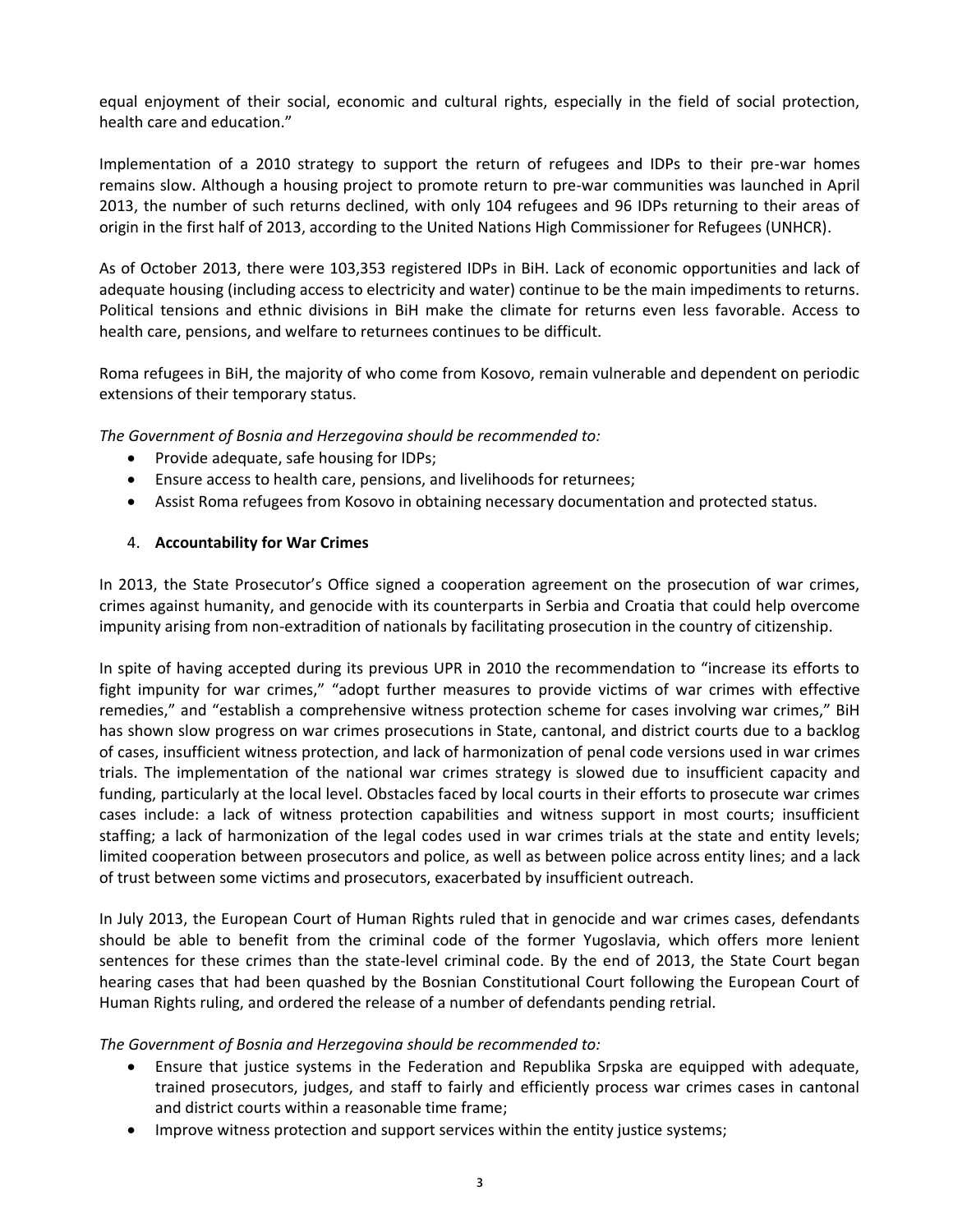Harmonize the criminal code applied in war crimes cases and revisit verdicts as necessary to ensure the timely retrial of convicted war criminals in cases where the July 2013 European Court of Human Rights ruling applies.

#### 5. **Revocation of citizenship and unlawful detention**

In 2005, as part of its counterterrorism policy, BiH established a special commission mandated to review decisions to grant citizenship by naturalization and to revoke BiH citizenship, but without fair hearings. To date, the commission has stripped at least 300 people of their BiH citizenship through hearings that have taken place in secret and where reasons for revocation were not given. Some of those affected have left BiH, some have been subject to deportation proceedings.

In addition, BiH passed a law in 2008 that allows for indefinite detention of non-citizens on national-security grounds. BiH authorities detained six men under the law in October 2008 and June 2009 of whom two remain in detention at this writing. None of the men has been charged with a crime and neither they nor their lawyers know the reason for their detention as evidence is secret.

In the case of one detainee, Imad Al Husin, a naturalized Bosnian held in indefinite detention since 2008 on suspicion of terrorism, the European Court of Human Rights in 2012 ordered Bosnian authorities to halt his deportation to Syria and either to charge him, find a safe third country to resettle him, or release him. Despite the court decision, Al Husin has at the time of writing not been charged with a crime or released and continues to be detained unlawfully. Zeyad Khalad Al Gertani, another foreign national security suspect from Iraq, also remains in detention without trial at the time of writing.

*The Government of Bosnia and Herzegovina should be recommended to:*

- Revoke the 2008 law permitting indefinite detention.
- Charge or release without delay any suspect detained under the 2008 law permitting indefinite detention, and to fulfill the ECtHR order to either charge, resettle to a safe third country, or release Imad Al Husin.
- Ensure that appeals by foreigners challenging their deportation have automatic suspensive effect on their deportation while their cases are decided.

## 6. **Freedom of Assembly**

Human Rights Watch documented nineteen cases of excessive use of force by police against protesters during street demonstrations and in detention during protests in Bosnia and Herzegovina between 5 and 9 February 2014. Protests, which began in Tuzla on 5 February, are against layoffs, unpaid salaries, and unduly high severance pay for high-ranking company officials following the privatization of several large companies in the town and quickly spread nationwide. Human Rights Watch documented six cases in Tuzla, five of them in the streets and one in detention. The other thirteen were in Sarajevo, eight in detention and five on the streets. The statements by witnesses show clear evidence of excessive force against protesters both on the streets and in detention. Victims include two women and three children.

*The Government of Bosnia and Herzegovina should be recommended to:*

Hold to account any police officers involved in violence against protestors.